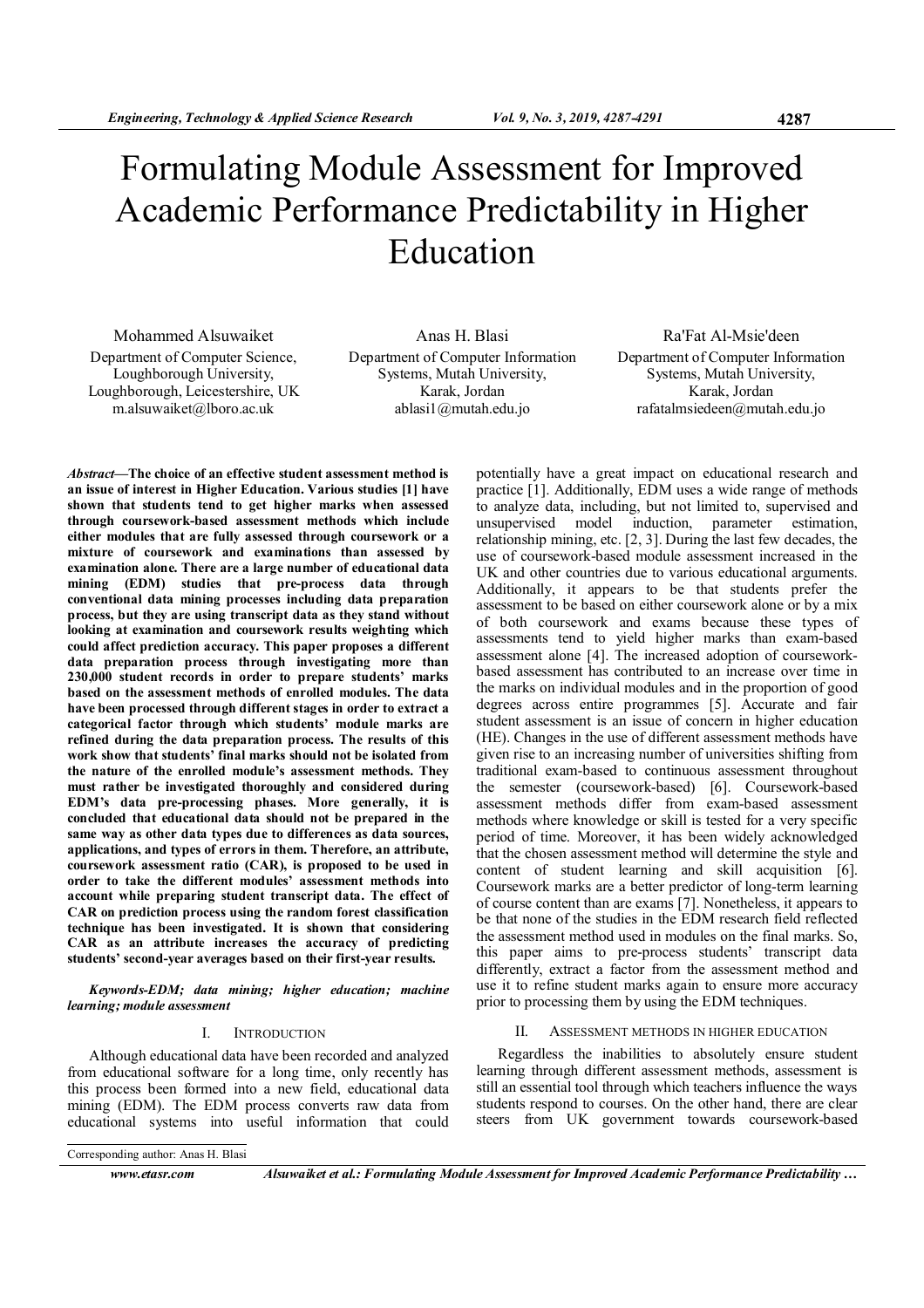assessment focused on employability that should apply across all degree subjects [8]. However, other studies show that not all assessment methods suit different programmes or even courses [9]. Thus, student assessment methods in HE can be generally divided into two main categories: Exam-based assessments, which include different forms such as closed and open book examinations, essay-type exams, multiple choice exams, etc. and coursework-based assessments, which include research projects, assignments, etc. Different studies proved that students tend to gain higher marks from coursework-based assignments than they do from examinations [4]. Authors in [10] found that combining exam-based and coursework-based assessment methods produced up to 12% higher average marks than did examinations alone. As a result, this paper tries to take into account the different assessment methods of universities' modules and their effect on the students' academic performance, and also formulates the differences in assessment methods into a new attribute that can be part of further data mining processes.

## III. STUDENT TRANSCRIPT DATA

In this study, 4662 modules with different assessment methods that were collected from a UK University, are investigated. Basic average calculations of module marks in various departments (Business, Computer Science, Math, Electrical and Computer Systems Engineering, Civil Engineering, and Mechanical Engineering) are calculated for students taking modules with exam-based, coursework-based or a mixture of both assessment methods. A simple t-test was applied on the data (Table I) in order to measure the difference between means of each pair of variables. Results show that there is a statistically significant difference between the exambased and coursework-based assessments (with 95% confidence level (which equates to declaring statistical significance at the p<0.05 level, a t-value of -5.06 and a Pvalue of 0.001).

| TABLE I. | AVERAGE MARKS BASED ON ASSESSMENT METHOD |
|----------|------------------------------------------|
|----------|------------------------------------------|

|                                                                    |                          | Average module mark of students |                                    |                     |  |  |  |  |  |
|--------------------------------------------------------------------|--------------------------|---------------------------------|------------------------------------|---------------------|--|--|--|--|--|
| Department                                                         | <b>Student</b><br>number | Exam-based<br>assessment        | Coursework-<br>based<br>assessment | Mixed<br>assessment |  |  |  |  |  |
| <b>Business</b>                                                    | 54960                    | 59.77                           | 60.83                              | 60.01               |  |  |  |  |  |
| Civil<br>Engineering                                               | 34892                    | 58.78                           | 63.74                              | 60.70               |  |  |  |  |  |
| Computer<br><b>Science</b>                                         | 19800                    |                                 | 64.40                              | 58.87               |  |  |  |  |  |
| <b>Electronic and</b><br>Computer<br><b>Systems</b><br>Engineering | 13740                    |                                 | 63.26                              | 57.00               |  |  |  |  |  |
| Math                                                               | 24152                    |                                 | 66.00                              | 61.17               |  |  |  |  |  |
| Mechanical<br>Engineering                                          | 31385                    |                                 | 64.26                              | 60.24               |  |  |  |  |  |

Applying the t-test to measure the significance of difference between each pair of variables Ex-CW, Ex-Mix, and CW-Mix assessment methods results in Table II. As shown in Table II, the p-value of the t-test between the fields: exam-based and coursework-based assessments (0.002) and both exam and coursework-based assessments, and coursework-based assessment (0.004) is less than 0.05, which indicates the statistical significant difference between these assessment methods. On the other hand, there seems to be no statistical significant difference between the exam-based assessment and the mixture of both exam and coursework assessment methods, since the P-Value was 0.749 which is greater than 0.05.

TABLE II. P-VALUES OF T-TEST

| <b>Assessment method</b>    | p-value | t-value |
|-----------------------------|---------|---------|
| <b>Exam and coursework</b>  | 0.002   | $-45$   |
| Mixed and exam              | 0.749   | 0.39    |
| <b>Mixed and coursework</b> | 0.004   | $-3.99$ |

Throughout the literature, module assessment methods in HE have been investigated. Various studies such as [4] show that students tend to get higher marks when assessed using coursework than when assessed using exam-based assessment. Table I shows that this study initially does not contradict with previous studies, by confirming that students who are assessed using coursework tend to get higher marks than those who are assessed using exams or a mixture of both coursework and exams. The next section explains educational data used and their attributes before processing the data and applying data mining techniques.

## A. Understanding Student Transcript Data

Student transcript data were collected, and they consisted of files with hundreds of thousands of records. The standard DM practice suggests that the data in these files had to be first understood, then cleaned, and finally the most significant factors had to be highlighted in order to further process these data using EDM techniques. Normally, educational data are discrete, i.e. either numeric or categorical data, and noise-free. The lack of noise in educational data is due to the fact that there are not measured. They are either collected automatically or checked carefully [8]. On the other hand, missing data values exist usually in the cases where students – for example skip answering a given questionnaire or in other cases where teachers skip checking attendance. Humans normally do this type of errors, referred as data entry errors [11]. The investigated data represent around 230,823 student records representing 19,886 students in a total of six departments of a UK University. Each one of these department data sheets contains a number of student records. For each record, a number of attributes that represent a student's academic accomplishments during three levels (preparatory,  $1<sup>st</sup>$ , and  $2<sup>nd</sup>$ levels) are divided as:

- Student-Related Attributes: These attributes highlight the status of the students, including: (i) Module Mark: Student's mark in a certain module, (ii) Exam Mark: The mark achieved by a student on the exam-based assessment part, and (iii) Cswk Mark: The mark achieved by a student on the coursework-based assessment part.
- Module-Related Attributes: A group of attributes that describe a certain module and its characteristics including: Coursework Weighting (CWW): Alternatively, this attribute indicates the ratio of coursework-based assessment to the total mark of a module.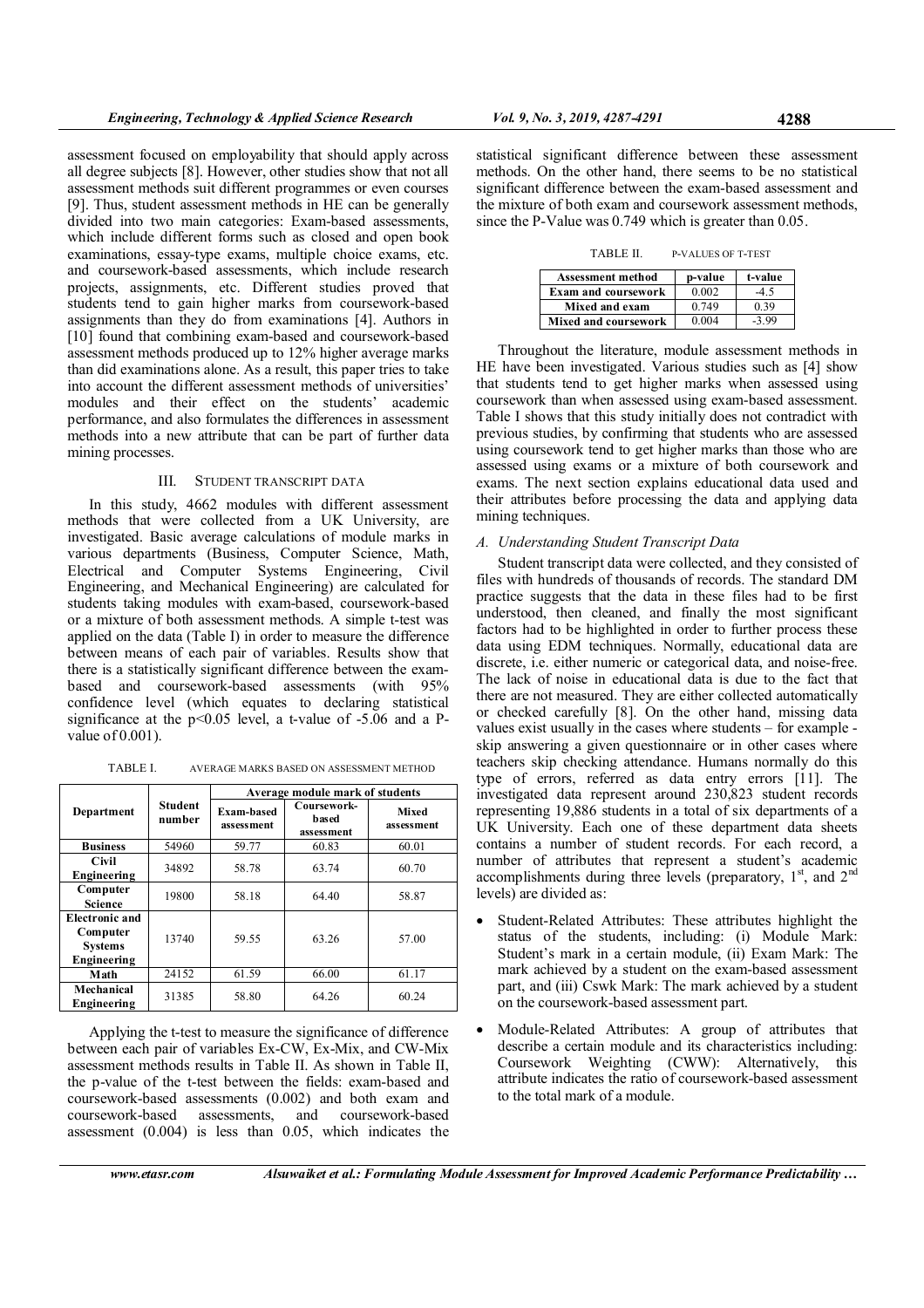For each module, the values of these two attributes complement each other to reach maximum total mark (i.e., 100). For example, if the Exam Weighting for a certain module is 75, the Coursework Weighting must be 25 in order to reach 100, and so on. For each department, different ratios between exam weighting and coursework weighting will be described in detail.

## B. Causes of Errors in Educational Data

Prior to storing educational data, they are normally processed by the involvement of human interaction, or computation, or both. Sources of errors in databases are categorized into four main types: data entry errors, measurement errors, distillation errors, and data integration errors [11]. As mentioned before, since educational data are not measured using instruments, the errors are caused by humans (i.e. through data entry errors) so these data have minimum, or zero noise compared to other non-educational data types. The following section will present the pre-processed students'

transcript data in a different way in order to increase the data mining accuracy by extracting a new factor from the assessment method and use it to refine student marks to ensure more accuracy prior to processing them using EDM.

#### IV. COURSEWORK ASSESSMENT RATIO (CAR)

In order to refine student's marks based on modules' assessment methods, the data have been processed through various stages. Each of these stages enhances the data in terms of readability by statistical software and ability to extract knowledge easily. The first step is to categorize the CW to EX ratios. The categorization algorithm relies on the number of classes the ratio between CW to EX weighting can have based on ratios of CW to EX the original data have. Namely, each department has its own classification of CW to EX weighting ratios. CAR represents the ratio of CW weighting for each module, which by default will reflect the ratio of EX weighting. Table III shows the different classes:

TABLE III. CLASSES OF CW TO EX WEIGHTING RATIOS

|                 |   | <b>Model assessment method</b> |    |    |    |    |    |    |    |    |    |    |    |    |    |    |     |
|-----------------|---|--------------------------------|----|----|----|----|----|----|----|----|----|----|----|----|----|----|-----|
| CW              | 0 | 10                             | 15 | 20 | 25 | 30 | 35 | 40 | 45 | 50 | 55 | 60 | 65 | 66 | 70 | 75 | 100 |
| <b>Business</b> |   |                                |    |    |    |    |    |    |    |    |    |    |    |    |    |    |     |
| <b>CEng</b>     |   |                                |    |    |    |    |    |    |    |    |    |    |    |    |    |    |     |
| CS              |   |                                |    |    |    |    |    |    |    |    |    |    |    |    |    |    |     |
| <b>ECSEng</b>   |   |                                |    |    |    |    |    |    |    |    |    |    |    |    |    |    |     |
| Math            |   |                                |    |    |    |    |    |    |    |    |    |    |    |    |    |    |     |
| <b>MEng</b>     |   |                                |    |    |    |    |    |    |    |    |    |    |    |    |    |    |     |

Table III shows that there is no department that shares the same ratio classes with the other departments, i.e. each department has its own unique ratios between CW to EX. Thus, filling the missing values in the Table is not a solution since doing so yields incorrect data. This research considers the department with the greatest number of classes to start with, and then generalizes the findings on the other departments while bearing in mind the change of ratios. Two departments have 12 complete ratios (the CS and ECSEng departments). In this paper, the CS department was chosen for further processing.

### V. REFINING STUDENTS MARKS BASED ON CAR

In order to obtain the relation between the student's module mark and CAR which represents the CWW to EXW ratios, simple quadratic regression was used. Regression analysis is being used to infer relationships between the independent (CAR) and dependent (refined module mark) variables. The variable of CW ratio was used, since the simple quadratic regression is more suitable for one variable relation. The choice of choosing quadratic over linear is based on the R-squared (coefficient of determination): when the R-squared is higher, then the model fits data more. For the case of quadratic regression, the coefficient is 2.90%, which is higher than in the linear model (2.77%). By applying simple quadratic regression on the data with CAR as a variable for module mark as a response, we achieved the following fitted regression line:

$$
RMM=MM-12.77(CAR)+5.873(CAR)^2\tag{1}
$$

where RMM is the refined module mark after fitting and MM is the current module mark.

By applying (1) on student transcript data of the CS Department, an additional field will be added which contains the RMM for each student at the department. RMMs are selfexplained when referring to Table I that compares the average module marks for student attending modules according to different assessment methods. The more the percentage of CWW, the more the added marks to MM, and vice versa. Any EDM that considers student marks with different assessment methods should consider adding a sub-process within the data pre-processing phase that takes into account the difference between those assessment methods. Figure 1 shows the addition of sub-processes 2-5 on raw students' module marks. The task of these sub-processes is to take the differences in assessment methods into account. These sub-processes are utilized because applying conventional DM processes on educational data may not produce accurate results.



Fig. 1. Refining students' module marks sub-process

## VI. THE EFFECT OF CAR ON DM'S PREDICTION ACCURACY

In order to verify the effect of the newly constructed variable, prediction of a student's third year average mark using his first and second year's average was compared to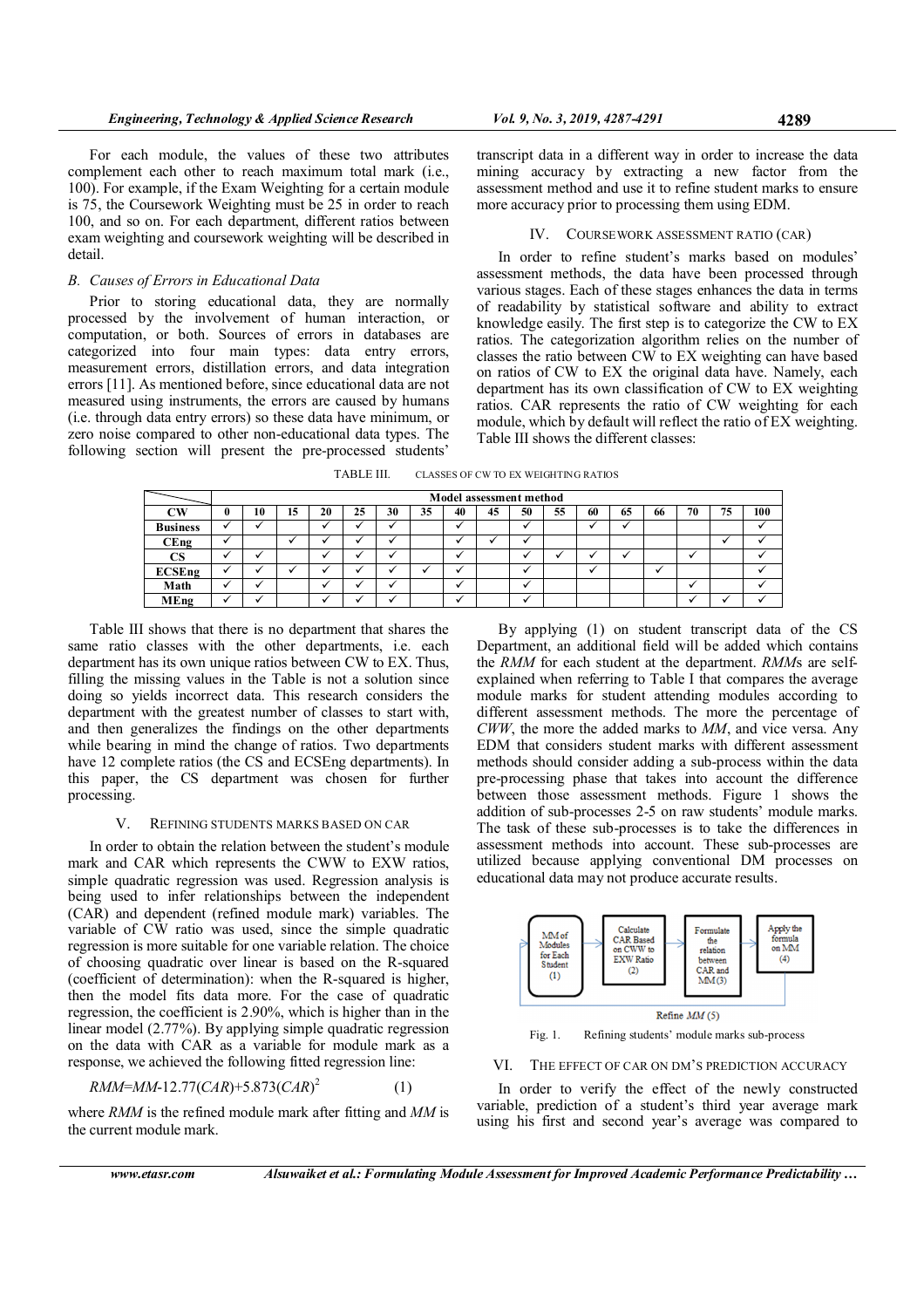predicted third year's average using first and second year's average and the newly constructed variable, CAR. This comparison may highlight how accurate the prediction process can be by adding new attributes that reflect the nature of the module. Orange Canvas Tool is a simple data analysis tool with clever data visualization and interactive data exploration for rapid qualitative analysis with clean visualizations. Moreover, there are many prediction techniques which can be investigated using the Orange Data Mining Tool, but one of the most popular technique that could be used is Random Forest [12].

The Random Forest was used in this study to evaluate the role of CAR in increasing the prediction accuracy. The data of 406 undergraduate students of the Computer Science Department included their first, second and third years' average marks, and their average CAR for all years. The comparison was done including and excluding CAR as an input attribute. Figures 3 and 4 show the confusion matrices of the comparisons and how CAR affected the accuracy of predicting students' third year average marks.

TABLE IV. PREDICTING THIRD YEAR'S AVERAGE FROM FIRST AND SECOND YEAR'S EXCLUDING CAR

|     | Prediction          |      |                |                     |      |       |                     |     |
|-----|---------------------|------|----------------|---------------------|------|-------|---------------------|-----|
|     |                     | Fail | First          | <b>Lower second</b> | Pass | Third | <b>Upper second</b> |     |
|     | Fail                |      |                |                     |      |       |                     | 12  |
| ass | First               |      | $\frac{36}{5}$ |                     |      |       | 37                  | 73  |
| ت   | <b>Lower Second</b> | 0    |                |                     |      |       | 31                  | 47  |
| g   | Pass                |      |                |                     |      |       |                     |     |
| ۰   | <b>Third</b>        |      |                |                     |      |       |                     | 30  |
|     | <b>Upper Second</b> | C    |                |                     |      |       | <u>110</u>          | 119 |
|     |                     | 0    |                | 25                  |      | 20    | 197                 | 284 |

TABLE V. PREDICTING THIRD YEAR'S AVERAGE FROM FIRST AND SECOND YEAR'S INCLUDING CAR AS AN ATTRIBUTE

|         | Prediction          |      |           |                     |      |              |                     |     |
|---------|---------------------|------|-----------|---------------------|------|--------------|---------------------|-----|
|         |                     | Fail | First     | <b>Lower second</b> | Pass | <b>Third</b> | <b>Upper second</b> |     |
| S<br>œ  | Fail                |      |           |                     |      |              |                     | 13  |
|         | First               |      | <u>59</u> | v                   |      |              | 23                  | 82  |
| ಕ<br>نه | <b>Lower Second</b> |      |           | <u>16</u>           |      |              | 26                  | 46  |
| ă       | Pass                |      |           |                     |      |              |                     |     |
|         | <b>Third</b>        |      |           | 14                  |      |              |                     | 25  |
|         | <b>Upper Second</b> |      | $\bigcap$ |                     |      |              | 99                  | 115 |
|         |                     |      | 78        | ч.                  |      |              | 161                 | 284 |

The ROC (receiver operating characteristics) curve has been introduced to evaluate ranking performance of machine learning algorithms [13]. Author in [14] has compared popular machine learning algorithms using the area under the curve (AUC) that represents the proportion of false positive rate covered by the curve of true positive rate and found that AUC exhibits several desirable properties compared to classification accuracy (CA). Table V shows an enhancement on the prediction probabilities for each of the mark classes (Fail, Pass, Third, Lower second, Upper second, and First classes) compared to probabilities of prediction shown in Table IV. The Random Forest scored the highest AUC when CAR was considered (Table V) with AUC value of 0.9304 and 0.0696 error rate. The AUC represents the proportion of false positive rate covered by the curve of true positive rate. In other words, the bigger the area of the curve, the more items are classified successfully as presumed, and with the increase of AUC, the mean profit difference also increases. When CAR was excluded as an input (Table IV), the AUC was lower with value 0.9073 and the error rate was 0.0927.

## VII. RESULTS AND DISCUSSION

This study shows that the pre-processing phase of educational data should include additional sub-phases that deal, not only with noise or missing data, but also with data refinement so as to cope with differences between various educational systems and their data. Therefore, the attribute CAR was constructed in order to take the different modules'

assessment methods into account while preparing student transcript data. The effect of CAR on the prediction process using Random Forest classification was investigated and applied on the equation of RMM. It was shown that considering RMM increases the accuracy of predicting students' marks. By refining students' marks, they either increase or decrease depending on the ratio between CWW to EXW for each student during his study. For instance, by considering a student x as an example, the student had enrolled in 32 modules during his/her study at the Department of CS. Nineteen out of 32 modules are 100% exam-based assessed modules, 7 are assessed by a mixture of coursework and examination, while only 6 modules are 100% assessed by coursework only. Despite that the majority of the modules are assessed through examination only, which means that the student gets no extra marks compared with coursework-based modules, the rest of the modules give the student extra marks and hence add to his overall average. In numbers, 19 modules have 0 CAR value, which means that *RMM=MM*. On the other hand, the rest of the modules have values of CAR ranging from 0.1 to 1, which means that the  $RMM$  is always less than  $\overline{MM}$  for those courses. This decrement in the marks is due to the fact that students get higher marks in modules that are assessed by coursework or mixture of coursework and examinations. Therefore, to balance the module marks and the overall average, the formula decrements the module marks by varying percentage depending on the CWW to EXW to ratios. Table VI